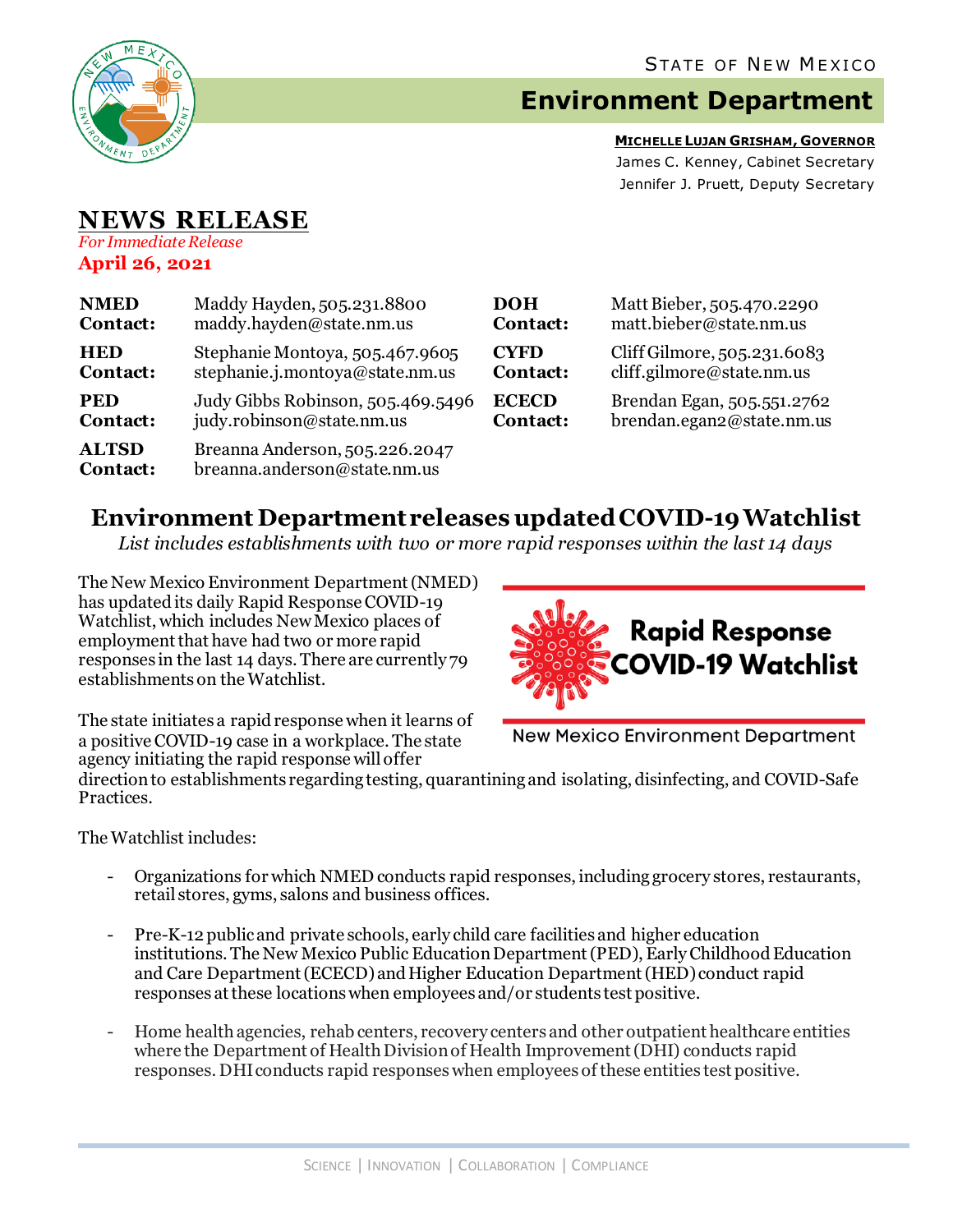- Long-term care facilities, including skilled nursing homes and assisted living facilities where the Aging and Long-Term Services Department (ALTSD) conducts rapid responses when a staff member and/or resident tests positive for COVID-19.
- Children, Youth and Families Department (CYFD)facilities, including residential treatment centers for youth and youth shelters.CYFD conducts rapid responses when staff and/or residents test positive.

The Rapid Response COVID-19 Watchlist allows the public to make more informed decisions when patronizing establishments and also assists NMED's Occupational Health and Safety Bureauand other state and local regulatory agencies in evaluating whether organizations are complying with state public health orders and COVID-Safe Practices. State regulatory agencies may initiate compliance investigations and/or exercise enforcement when establishments fail to adhere to required practices.

The current public health order mandates certain establishments close for two weeks if they have four or more rapid responses within the last 14 days. The closure requirement applies to food and drink establishments, retail spaces, places of lodging, close-contact businesses as defined in the Nov. 13, 2020 public health order, and essential businesses (other than healthcare operations, utility and media services).

When there are four or more rapid responses at a location within 14 calendar days, the New Mexico Environment Department will refer the establishment to the Department of Health, which will evaluate and make the decision on establishment closure. An establishment may be permitted to continue operating if the Department of Health, after consultation with the New Mexico Environment Department, determines that the business is a sole provider of goods or services within a community, or if they have committed to regular surveillance testing of their workforce.

If a school has four rapid responses in a 14-day period, it must close within seven calendar days and remain in remote-only learning for 14 days. Only the individual school that reached the rapid response threshold is required to return to remote learning.

The current Rapid Response COVID-19 Watchlist and closure list, which includes all establishments that have been required to close, are poste[d here.](https://www.env.nm.gov/rapid-response-data/)



**New Mexico Environment Department** 

# **Monday, April 26**

| <b>AGENCY</b><br><b>ASSIGNED</b> | <b>NAME</b>                                | <b>ADDRESS</b>                       | <b>CITY</b>        | <b>COUNTY</b>     | <b>NUMBER OF</b><br><b>RAPID</b><br><b>RESPONSES*</b> |
|----------------------------------|--------------------------------------------|--------------------------------------|--------------------|-------------------|-------------------------------------------------------|
| DHI                              | <b>HAVEN BEHAVIORAL</b><br><b>SERVICES</b> | 5400 GIBSON<br>BLVD SE #4            | <b>ALBUQUERQUE</b> | <b>BERNALILLO</b> |                                                       |
| <b>ECECD</b>                     | PRECIOUS MOMENTS OSUNA                     | $9555$ OSUNA RD<br>NE                | <b>ALBUQUERQUE</b> | BERNALILLO        | - 2                                                   |
| NMED                             | ALBUQUERQUE FIRE DEPT                      | 11500 SUNSET<br><b>GARDENS RD SW</b> | <b>ALBUQUERQUE</b> | BERNALILLO        |                                                       |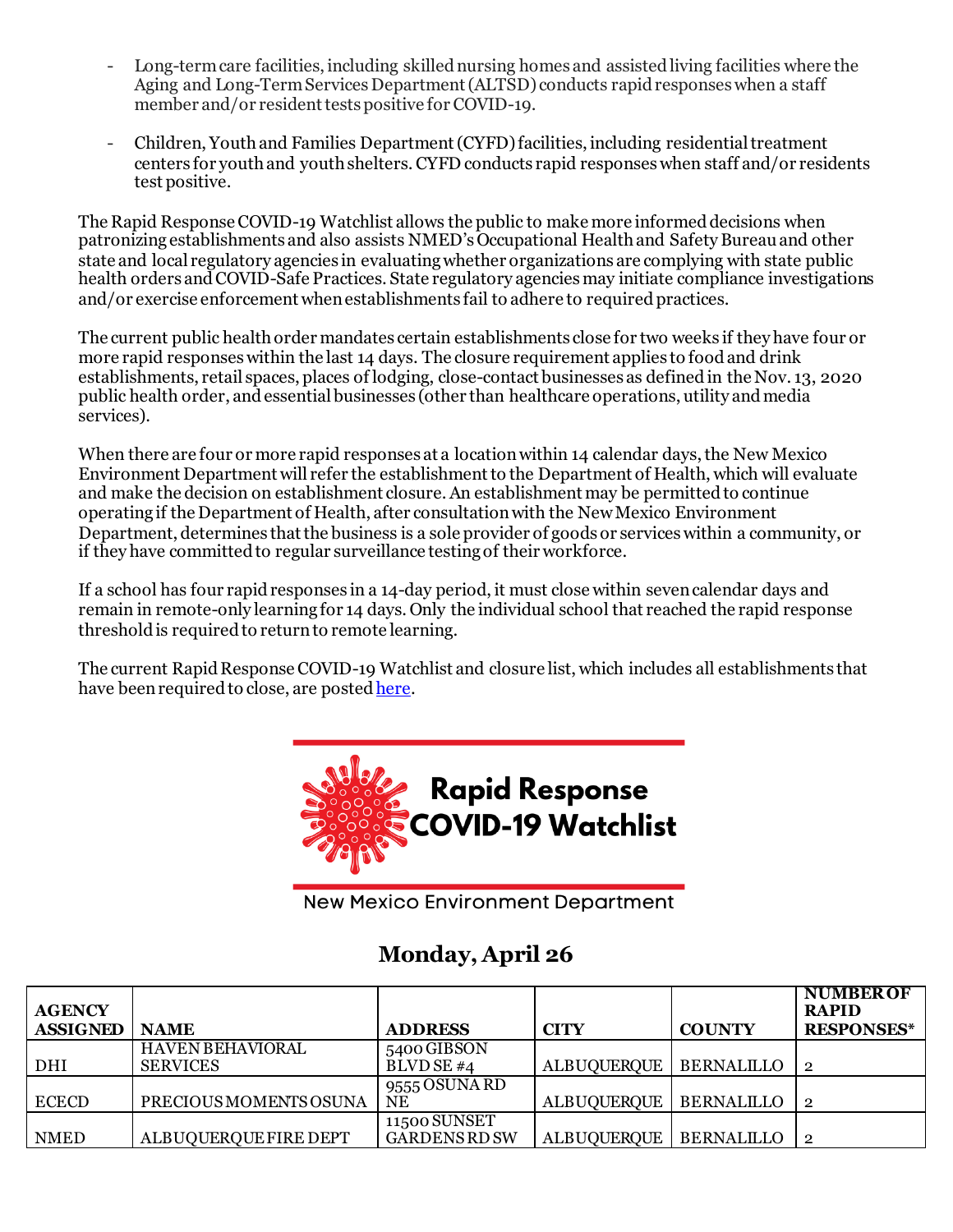| <b>NMED</b>  | ARRAY TECHNOLOGIES INC                                  | 3901 MIDWAY PL<br><b>NE</b>           | <b>ALBUQUERQUE</b>       | <b>BERNALILLO</b> | 4                       |
|--------------|---------------------------------------------------------|---------------------------------------|--------------------------|-------------------|-------------------------|
| <b>NMED</b>  | <b>BURLINGTON</b>                                       | 4208 CENTRAL<br>AVESW #B              | <b>ALBUQUERQUE</b>       | <b>BERNALILLO</b> | $\mathbf 2$             |
|              |                                                         | $1501\overline{N}$                    |                          |                   |                         |
| <b>NMED</b>  | <b>FEDEX SHIP CENTER</b>                                | <b>RENAISSANCE</b><br><b>BLVDNE</b>   | <b>ALBUQUERQUE</b>       | <b>BERNALILLO</b> | $\overline{2}$          |
| <b>NMED</b>  | <b>FIVE GUYS</b>                                        | 6550 PASEO DEL<br><b>NORTE BLVD</b>   | <b>ALBUQUERQUE</b>       | <b>BERNALILLO</b> | $\overline{2}$          |
| <b>NMED</b>  | FRITO-LAYINC                                            | 1550 MISSION AVE<br><b>NE</b>         | <b>ALBUQUERQUE</b>       | <b>BERNALILLO</b> | $\overline{2}$          |
| <b>NMED</b>  | <b>LARRY H MILLER AMER</b><br><b>TOYOTA</b>             | 5995 ALAMEDA<br><b>BLVD NE</b>        | <b>ALBUQUERQUE</b>       | <b>BERNALILLO</b> | $\overline{\mathbf{2}}$ |
| <b>NMED</b>  | MC DONALD'S                                             | 8501 GOLF<br><b>COURSE RD NW</b>      | <b>ALBUQUERQUE</b>       | <b>BERNALILLO</b> | $\overline{2}$          |
| <b>NMED</b>  | <b>RED ROBIN GOURMET</b><br><b>BURGERS</b>              | 2100 LOUISIANA<br><b>BLVD NE #217</b> | <b>ALBUQUERQUE</b>       | <b>BERNALILLO</b> | $\overline{2}$          |
| <b>NMED</b>  | SMITH'S FOOD & DRUGCTR                                  | 6001 LOMAS BLVD<br><b>NE</b>          | <b>ALBUQUERQUE</b>       | <b>BERNALILLO</b> | $\overline{\mathbf{2}}$ |
| <b>NMED</b>  | SOLAERO TECHNOLOGIES<br><b>CORP</b>                     | 10420 RESEARCH<br>RDSE # 1            | <b>ALBUQUERQUE</b>       | <b>BERNALILLO</b> | $\overline{2}$          |
| <b>NMED</b>  | VITALITY WORKS                                          | 8500 BLUEWATER<br><b>RD NW</b>        | <b>ALBUQUERQUE</b>       | <b>BERNALILLO</b> | $\overline{2}$          |
| <b>NMPED</b> | <b>MISSION ACHIEVEMENTAND</b><br>SUCCESS <sub>1.0</sub> | 1718 YALE BLVD<br><b>SE</b>           | <b>ALBUQUERQUE</b>       | <b>BERNALILLO</b> | $\overline{2}$          |
| <b>NMPED</b> | ALAMOSA ELEMENTARY                                      | 6500 SUNSET<br><b>GARDENS RD SW</b>   | <b>ALBUQUERQUE</b>       | <b>BERNALILLO</b> | $\overline{\mathbf{2}}$ |
| <b>NMPED</b> | <b>ALBUQUERQUE ACADEMY</b>                              | 6400 WYOMING<br><b>BLVDNE</b>         | <b>ALBUQUERQUE</b>       | <b>BERNALILLO</b> | $\overline{2}$          |
| <b>NMPED</b> | <b>ALBUQUERQUE BILINGUAL</b><br><b>ACADEMY</b>          | 7500 LA MORADA<br><b>NW</b>           | <b>ALBUQUERQUE</b>       | <b>BERNALILLO</b> | $\overline{2}$          |
| <b>NMPED</b> | <b>CLEVELAND MIDDLE</b>                                 | 6910 NATALIE ST<br><b>NE</b>          | <b>ALBUQUERQUE</b>       | <b>BERNALILLO</b> | $\overline{2}$          |
| <b>NMPED</b> | <b>EXPLORE ACADEMY</b>                                  | 5100 MASTHEAD<br><b>ST NE</b>         | <b>ALBUQUERQUE</b>       | <b>BERNALILLO</b> | $\overline{2}$          |
| <b>NMPED</b> | <b>GRANT MIDDLE</b>                                     | 1111 EASTERDAY<br><b>NE</b>           | <b>ALBUQUERQUE</b>       | <b>BERNALILLO</b> | $\overline{2}$          |
| <b>NMPED</b> | <b>HOPE CHRISTIAN MIDDLE</b><br>SCHOOL                  | 8001 LOUISIANA<br>NE                  | ALBUQUERQUE   BERNALILLO |                   | $\overline{2}$          |
| <b>NMPED</b> | KIT CARSON ELEMENTARY                                   | 1921 BYRON AV<br><b>SW</b>            | <b>ALBUQUERQUE</b>       | <b>BERNALILLO</b> | $\mathbf{2}$            |
| <b>NMPED</b> | LAVALAND ELEMENTARY                                     | 501 57TH ST NW                        | <b>ALBUQUERQUE</b>       | <b>BERNALILLO</b> | $\overline{2}$          |
| <b>NMPED</b> | LBJ MIDDLE SCHOOL                                       | 6811TAYLOR<br><b>RANCH RD</b>         | <b>ALBUQUERQUE</b>       | <b>BERNALILLO</b> | $\overline{\mathbf{2}}$ |
| <b>NMPED</b> | <b>MANZANOMESA</b><br><b>ELEMENTARY</b>                 | 801 ELIZABETH ST<br><b>SE</b>         | <b>ALBUQUERQUE</b>       | <b>BERNALILLO</b> | $\overline{2}$          |
| <b>NMPED</b> | <b>OAK GROVE RHETORIC</b><br>SCHOOL (HIGH SCHOOL)       | 8888 HARPER RD<br><b>NE</b>           | <b>ALBUQUERQUE</b>       | <b>BERNALILLO</b> | $\overline{2}$          |
| <b>NMPED</b> | <b>SANDIA HIGH</b>                                      | 7801 CANDELARIA<br><b>NE</b>          | <b>ALBUQUERQUE</b>       | <b>BERNALILLO</b> | 3                       |
| <b>NMPED</b> | <b>SUSIE RAYOS MARMON</b><br><b>ELEMENTARY</b>          | 180072ND ST NW                        | <b>ALBUQUERQUE</b>       | <b>BERNALILLO</b> | $\overline{\mathbf{2}}$ |
| <b>NMPED</b> | THE ASK ACADEMY                                         | 4550 SUNDTRD<br><b>NE</b>             | <b>ALBUQUERQUE</b>       | <b>BERNALILLO</b> | $\overline{2}$          |
| <b>NMPED</b> | TONY HILLERMAN MIDDLE<br><b>SCHOOL</b>                  | 8101 RAINBOW<br><b>BLVD NW</b>        | <b>ALBUQUERQUE</b>       | <b>BERNALILLO</b> | $\overline{2}$          |
| <b>NMED</b>  | HOLLYFRONTIER CORP                                      | 501 E MAIN ST                         | <b>ARTESIA</b>           | <b>EDDY</b>       | 3                       |
| <b>NMED</b>  | <b>HILCORP</b>                                          | 382 ROAD 3100                         | <b>AZTEC</b>             | <b>SANJUAN</b>    | 3                       |
| <b>NMPED</b> | <b>AZTECHIGH</b>                                        | 500 EAST CHACO                        | <b>AZTEC</b>             | <b>SAN JUAN</b>   | $\overline{2}$          |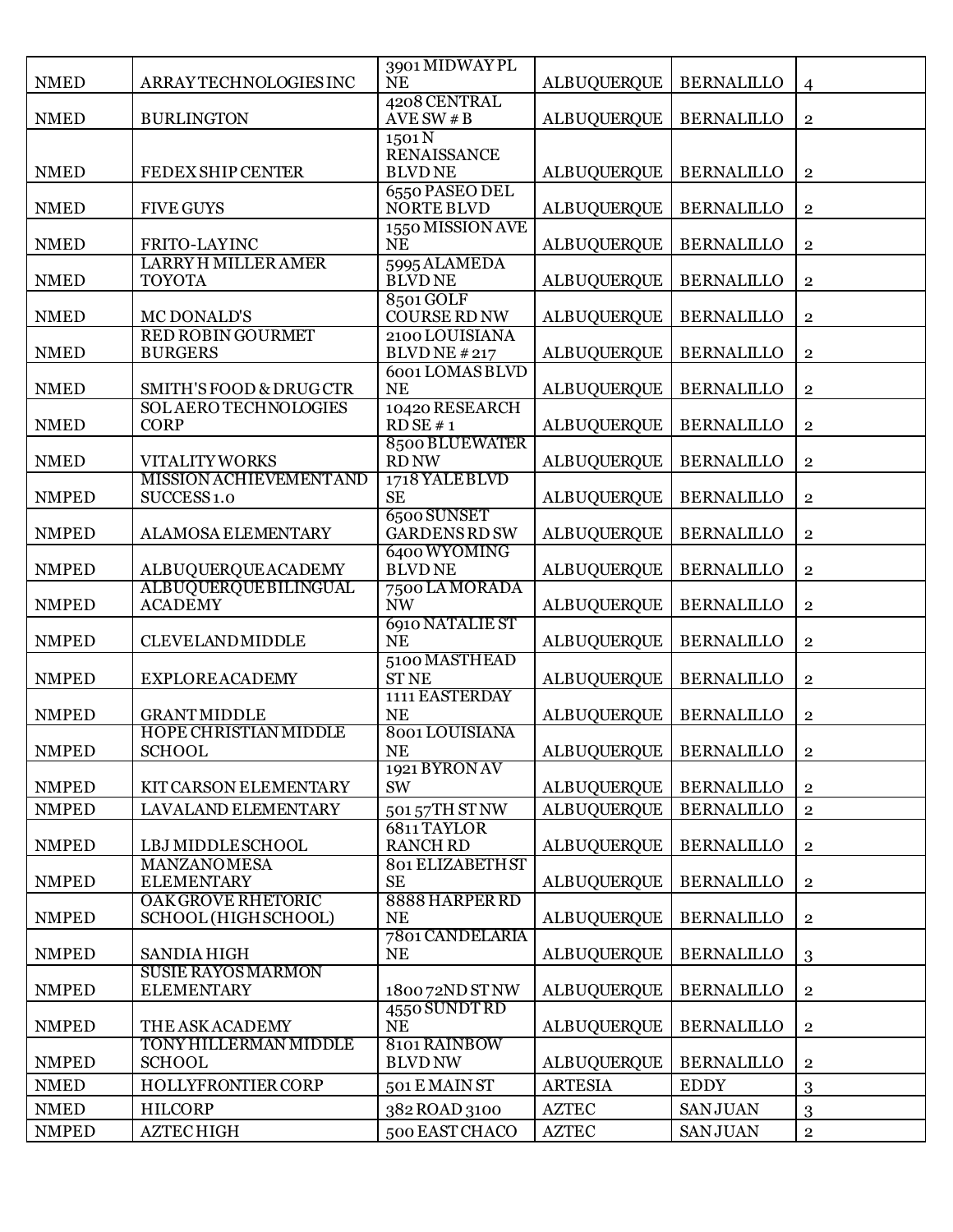|              |                                               | 455 NORTH LIGHT                        |                   |                 |                |
|--------------|-----------------------------------------------|----------------------------------------|-------------------|-----------------|----------------|
| <b>NMPED</b> | C.V. KOOGLER MIDDLE                           | PLANT RD                               | <b>AZTEC</b>      | <b>SANJUAN</b>  | $\overline{2}$ |
| <b>NMPED</b> | LYDIA RIPPEY ELEMENTARY                       | 401 RIO PECOS RD                       | <b>AZTEC</b>      | <b>SANJUAN</b>  | $\overline{2}$ |
| <b>NMPED</b> | WD CARROLL ELEMENTARY                         | 842 CAMINO DON<br><b>TOMAS</b>         | <b>BERNALILLO</b> | <b>SANDOVAL</b> | $\bf 2$        |
| <b>NMPED</b> | <b>BLOOMFIELDHIGH</b>                         | 520 NORTH FIRST<br><b>ST</b>           | <b>BLOOMFIELD</b> | <b>SANJUAN</b>  | $\bf 2$        |
| <b>NMED</b>  | <b>MOSAICCO</b>                               | 1361 POTASH<br><b>MINESRD</b>          | <b>CARLSBAD</b>   | <b>EDDY</b>     | $\overline{2}$ |
| <b>NMPED</b> | <b>CARLSBAD EARLYCOLLEGE</b><br><b>HIGH</b>   | 1500 UNIVERSITY<br><b>DR</b>           | <b>CARLSBAD</b>   | <b>EDDY</b>     | $\mathbf{2}$   |
| <b>NMPED</b> | <b>CARLSBAD HIGH</b>                          | 3000 WEST<br><b>CHURCH</b>             | <b>CARLSBAD</b>   | <b>EDDY</b>     | $\overline{2}$ |
| <b>NMPED</b> | <b>CARLSBAD INTERMEDIATE</b><br><b>SCHOOL</b> | 800 WEST<br><b>CHURCH</b>              | <b>CARLSBAD</b>   | <b>EDDY</b>     | $\mathbf{2}$   |
| <b>NMPED</b> | <b>DESERT WILLOW</b><br><b>ELEMENTARY</b>     | 2100 PRIMROSE<br><b>ST</b>             | <b>CARLSBAD</b>   | <b>EDDY</b>     | $\mathbf 2$    |
| <b>NMPED</b> | <b>COLUMBUS ELEMENTARY</b>                    | 7450 ALTURA RD.<br><b>SE</b>           | <b>COLUMBUS</b>   | <b>LUNA</b>     | $\overline{2}$ |
| <b>NMPED</b> | DEXTER ELEMENTARY                             | 400 WEST 1ST                           | <b>DEXTER</b>     | <b>CHAVES</b>   | $\overline{2}$ |
| <b>NMPED</b> | <b>ESTANCIA MIDDLE</b>                        | <b>JOSEPH AVE AND</b><br>9TH ST        | <b>ESTANCIA</b>   | <b>TORRANCE</b> | $\mathbf{2}$   |
| <b>NMED</b>  | <b>DISTRICT ATTORNEY</b>                      | 335 S MILLERAVE                        | <b>FARMINGTON</b> | <b>SANJUAN</b>  | $\mathbf 2$    |
| <b>NMED</b>  | <b>FARMINGTONGENERALSVC</b><br><b>DEPT</b>    | 101 BROWNING<br><b>PKWY</b>            | <b>FARMINGTON</b> | <b>SANJUAN</b>  | $\overline{2}$ |
| <b>NMED</b>  | SMITH'S FOOD & DRUGCTR                        | 600 E 20TH ST                          | <b>FARMINGTON</b> | <b>SANJUAN</b>  | $\overline{2}$ |
| <b>NMPED</b> | <b>ANIMAS ELEMENTARY</b>                      | 1612 HUTTON AVE                        | <b>FARMINGTON</b> | <b>SANJUAN</b>  | $\overline{2}$ |
| <b>NMPED</b> | <b>BLUFFVIEWELEMENTARY</b>                    | 1204 CAMINO<br><b>REAL</b>             | <b>FARMINGTON</b> | <b>SANJUAN</b>  | $\bf 2$        |
| <b>NMPED</b> | MESA VIEW MIDDLE SCHOOL                       | 4451<br>WILDFLOWERDR                   | <b>FARMINGTON</b> | <b>SANJUAN</b>  | $\overline{2}$ |
| <b>NMPED</b> | NORTHEAST ELEMENTARY                          | 1400 EAST 23RD                         | <b>FARMINGTON</b> | <b>SANJUAN</b>  | $\overline{2}$ |
| <b>NMPED</b> | PIEDRA VISTA HIGH                             | 5700 COLLEGE<br><b>BLVD</b>            | <b>FARMINGTON</b> | <b>SANJUAN</b>  | $\overline{2}$ |
| <b>NMPED</b> | HIGHLANDMIDDLESCHOOL                          | 2500 NORTH<br><b>JEFFERSON</b>         | <b>HOBBS</b>      | <b>LEA</b>      | 3              |
| <b>NMED</b>  | <b>GYM MAGIC</b>                              | 2341 ENTRADA<br><b>DELSOL</b>          | <b>LAS CRUCES</b> | <b>DONA ANA</b> | $\bf 2$        |
| <b>NMED</b>  | SPROUTS FARMERS MARKET                        | 2340 E LOHMAN<br>AVE # B               | <b>LAS CRUCES</b> | <b>DONA ANA</b> | 3              |
| <b>NMPED</b> | <b>CENTENNIAL HIGH SCHOOL</b>                 | 1950 S SONOMA<br><b>RANCH BLVD</b>     | <b>LAS CRUCES</b> | <b>DONA ANA</b> | $\overline{2}$ |
| <b>NMPED</b> | <b>LAS CRUCES HIGH</b>                        | 1750 EL PASEORD                        | <b>LAS CRUCES</b> | <b>DONA ANA</b> | $\overline{2}$ |
| <b>NMED</b>  | LOS LUNAS VILLAGE ADMIN                       | 660 MAIN ST NW                         | <b>LOS LUNAS</b>  | <b>VALENCIA</b> | $\overline{2}$ |
| <b>NMED</b>  | <b>WALMART DISTRIBUTION</b><br><b>CTR</b>     | 670 LOS MORROS<br><b>RD NW</b>         | <b>LOS LUNAS</b>  | <b>VALENCIA</b> | $\overline{2}$ |
| <b>NMPED</b> | KATHERINE GALLEGOS<br><b>ELEMENTARY</b>       | 236 DOM<br>PASQUAL RD                  | <b>LOS LUNAS</b>  | <b>VALENCIA</b> | $\overline{2}$ |
| <b>NMPED</b> | LOS LUNAS ELEMENTARY                          | 800 CORONADO<br>RD                     | <b>LOS LUNAS</b>  | <b>VALENCIA</b> | $\overline{2}$ |
| <b>NMPED</b> | <b>LOS LUNAS HIGH</b>                         | 1776 EMILIO<br><b>LOPEZ RD</b>         | <b>LOS LUNAS</b>  | <b>VALENCIA</b> | $\overline{2}$ |
| <b>NMPED</b> | SUNDANCE ELEMENTARY                           | 3701 SUNDANCE<br>SW                    | <b>LOS LUNAS</b>  | VALENCIA        | $\overline{2}$ |
| <b>NMPED</b> | <b>LOVINGHIGH</b>                             | <b>602 SOUTH SIXTH</b>                 | <b>LOVING</b>     | <b>EDDY</b>     | $\mathbf{2}$   |
| <b>NMPED</b> | CLEVELAND HIGH SCHOOL                         | 4800 CLEVELAND<br><b>HEIGHTS RD NE</b> | <b>RIO RANCHO</b> | <b>SANDOVAL</b> | $\overline{2}$ |